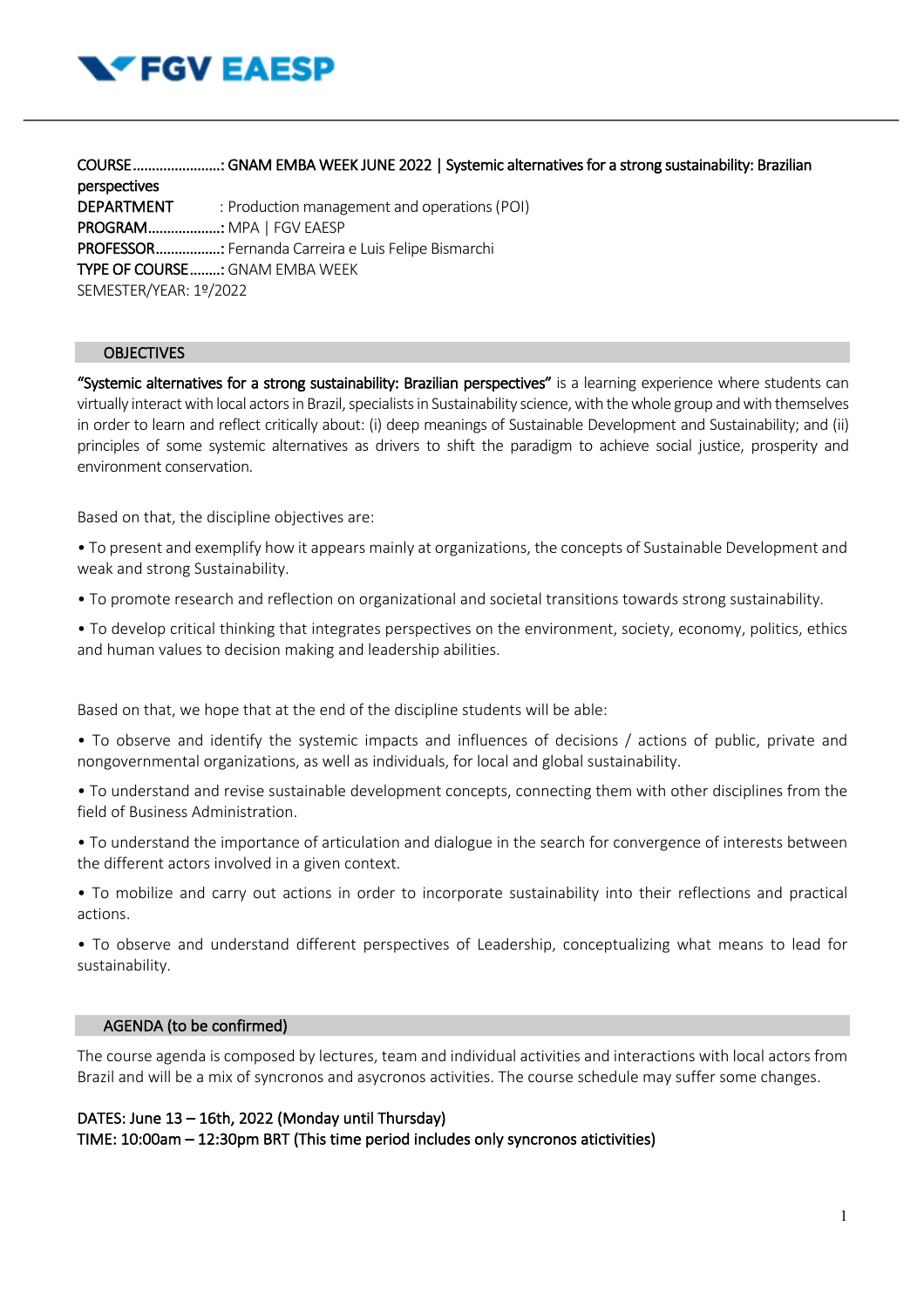

**GLOBAL NETWORK FOR ADVANCED MANAGEMENT** 





#### **GNAM WEEK** June 13th to June 16th 2022

#### Systemic alternatives for a strong sustainability: Brazilian perspectives

| <b>FGVces Team:</b>          | Fernanda Carreira and Luis Felipe Bismarchi                                                              |                      |
|------------------------------|----------------------------------------------------------------------------------------------------------|----------------------|
| <b>PROGRAM</b>               |                                                                                                          |                      |
| Monday, June 13th            |                                                                                                          |                      |
| Pre work                     | see instruction on eclass                                                                                | 01:30:00             |
| <b>Synchronous activity</b>  |                                                                                                          |                      |
| $10:00 - 11:00$              | Welcoming: the course agenda + Team and group presentation                                               | 01:00:00             |
| $11:00 - 11:10$              | <b>Break</b>                                                                                             | 00:10:00             |
| 11:10 - 12:30                | Establishing common ground: different paradigms and sustainable concepts (weak and strong sustinaibilty) | 01:20:00             |
| <b>Asynchronous activity</b> | see instruction on eclass                                                                                | 02:00:00             |
| Tuesday, June 14th           |                                                                                                          |                      |
| <b>Synchronous activity</b>  |                                                                                                          |                      |
| 10:00 - 11:00                | <b>Group activity</b>                                                                                    | 01:00:00             |
| 11:00 - 11:10                | <b>Break</b>                                                                                             | 00:10:00             |
| 11:10 - 12:30                | Sustainability agenda: a story of resistance and resiliance                                              | 01:20:00             |
| Asynchronous activity        | see instruction on eclass                                                                                | 02:00:00             |
| Wednesday, June 15th         |                                                                                                          |                      |
| <b>Synchronous activity</b>  |                                                                                                          |                      |
| $10:00 - 11:15$              | Six systemic alternatives: conceptualization                                                             | 01:15:00             |
| $11:15 - 11:25$              | <b>Break</b>                                                                                             | 00:10:00             |
| 11:25 - 12:30                | Voices from the ground: a pratical case                                                                  | 00:55:00             |
| Asynchronous activity        | see instruction on eclass                                                                                | 02:00:00             |
| Thursday, June 16th          |                                                                                                          |                      |
| <b>Synchronous activity</b>  |                                                                                                          |                      |
| $10:00 - 11:00$              | Voices from the ground: a pratical case                                                                  | 01:00:00             |
| $11:00 - 11:10$              | <b>Break</b>                                                                                             | 00:10:00             |
| 11:10 - 12:30                | Group activity and presentations and wrap up                                                             | 01:20:00             |
| Asynchronous activity        | see instruction on eclass                                                                                | 02:00:00             |
|                              | <b>Course hours</b><br><b>Total</b>                                                                      | 09:50:00<br>19:20:00 |

### GRADES

Self-evaluation (20%) | Share your self-journaling and give yourself a grade regarding what you learned - *via eclass*

Participation (50%) | The student will be evaluated by the organizing team

Final work (30%) | Share all the offline activities you produced along the week - *via eclass*

### BIBLIOGRAPHY (INITIAL SUGGESTIONS)

BANERJEE, Subhabrata. (2008) Corporate Social Responsibility: The Good, the Bad and the Ugly. Critical Sociology (vol 34, Issue 1, p.51-79)

CAMPBELL, Norah; McHUGH, Gerard; ENNIS, P.J. (2019) Climate Change is not a problem: speculative realism at the end of organization. Organization Studies.

CORBRIDGE, S (2002) Development as freedom: the spaces of Amartya Sen. Progress in Development Studies 2,3, pp. 183– 217

DEARING et al. (2014) Safe and just operating spaces for regional social-ecological systems. Global Environmental Change 28, pp.227–238

HARDIN, Garrett (1968) The Tragedy of the Commons. Science. vol. 162, p. 1243–1248.

JACKSON, Tim (2009). Prosperity without growth? The transition to a sustainable economy. Sustainable Development Commission. Disponível em: http://www.sd-commission.org.uk/